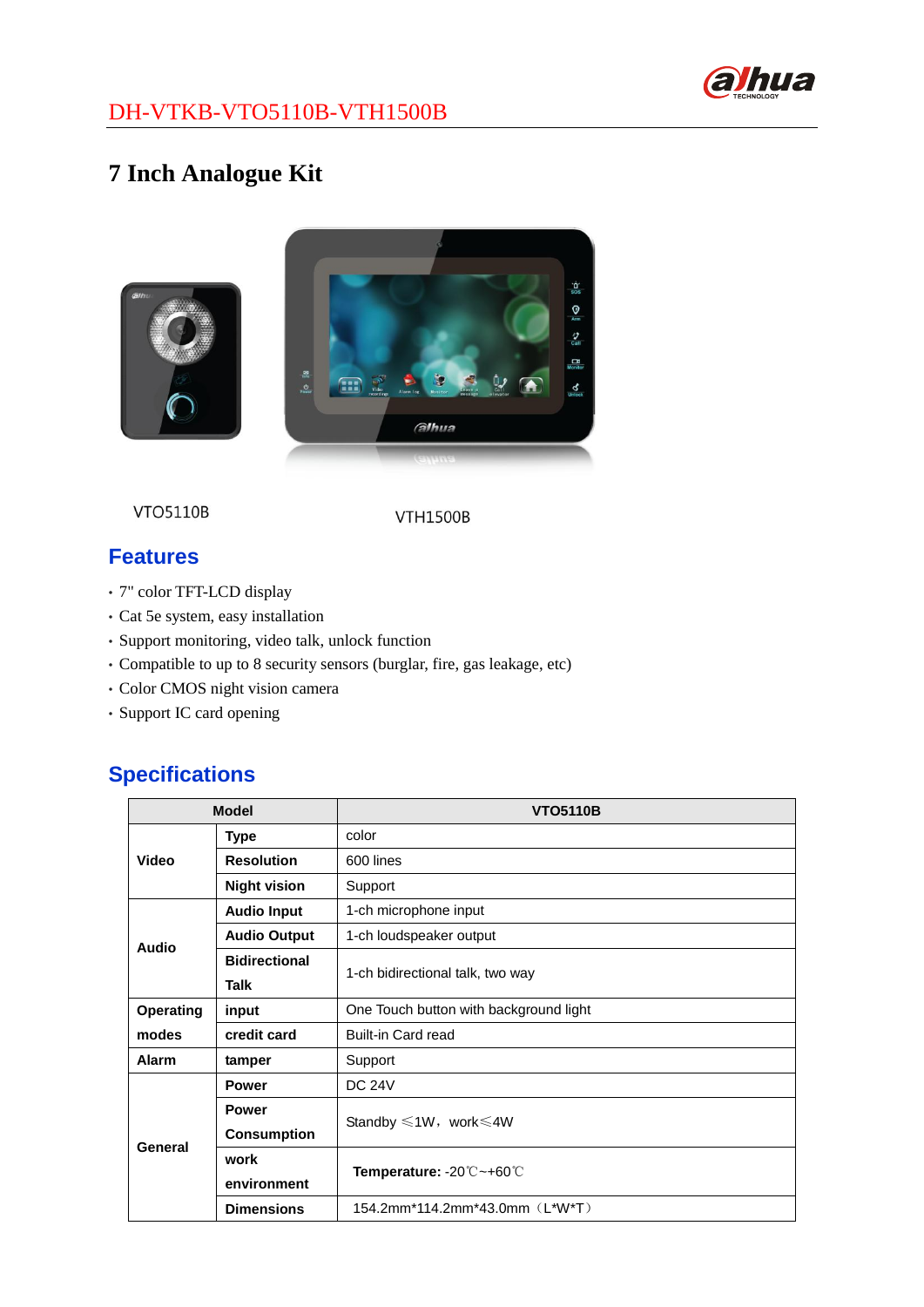

#### DH-VTKB-VTO5110B-VTH1500B

**Weight** 0.5kg

| <b>Model</b>            |                                     | <b>VTH1500B</b>                                                      |
|-------------------------|-------------------------------------|----------------------------------------------------------------------|
| <b>System</b>           | <b>Main Processor</b>               | <b>NEC MCU</b>                                                       |
|                         | <b>Operation</b>                    | Simple OSD message                                                   |
|                         | <b>Interface</b>                    |                                                                      |
|                         | <b>Input Device</b>                 | Mechanical keys, 5                                                   |
| <b>Video</b>            | <b>Video Input</b>                  | 1-ch CVBS analog video                                               |
|                         | <b>Video Display</b>                | 7" color LCD, resolution: 800x480                                    |
|                         | <b>Monitoring</b>                   | Support monitoring with monitor button                               |
| <b>Audio</b>            | <b>Audio Input</b>                  | 1-ch microphone input (Omni-directional electrets)                   |
|                         | <b>Audio Output</b>                 | 1-ch loudspeaker output                                              |
|                         | <b>Bidirectional</b><br><b>Talk</b> | 1-ch bidirectional talk, two way                                     |
|                         | <b>Net Control</b>                  | Monitor & Unlock                                                     |
| <b>Network</b>          |                                     | Call management center for emergency                                 |
| <b>Function</b>         |                                     | RS485 bus                                                            |
|                         |                                     | Remotely upgrade                                                     |
|                         | <b>Net Interface</b>                | RJ45 (non-Ethernet) plug connected with distributor, including power |
|                         |                                     | supply, AV and control signal                                        |
| <b>Interface</b>        | <b>RS485</b>                        | Bus control and software upgrading                                   |
|                         | <b>DC Power</b>                     | 24V                                                                  |
| <b>System Upgrading</b> |                                     | Remote network upgrading                                             |
| General                 | <b>Power</b>                        | 24V / 0.3A                                                           |
|                         | <b>Power</b>                        | max 6W                                                               |
|                         | <b>Consumption</b>                  |                                                                      |
|                         | <b>Temperature</b>                  | $-5^{\circ}$ C $-+55^{\circ}$ C                                      |
|                         | <b>Humidity</b>                     | $20\% - 90\%$                                                        |
|                         | <b>Dimensions</b>                   | 221.2mm*154.3mm*24.2mm (L*W*T)                                       |
|                         | Weight                              | 0.75 KG                                                              |
|                         | <b>Installation</b>                 | Installed on 86 box sheet metal bracket                              |
|                         | Method                              |                                                                      |